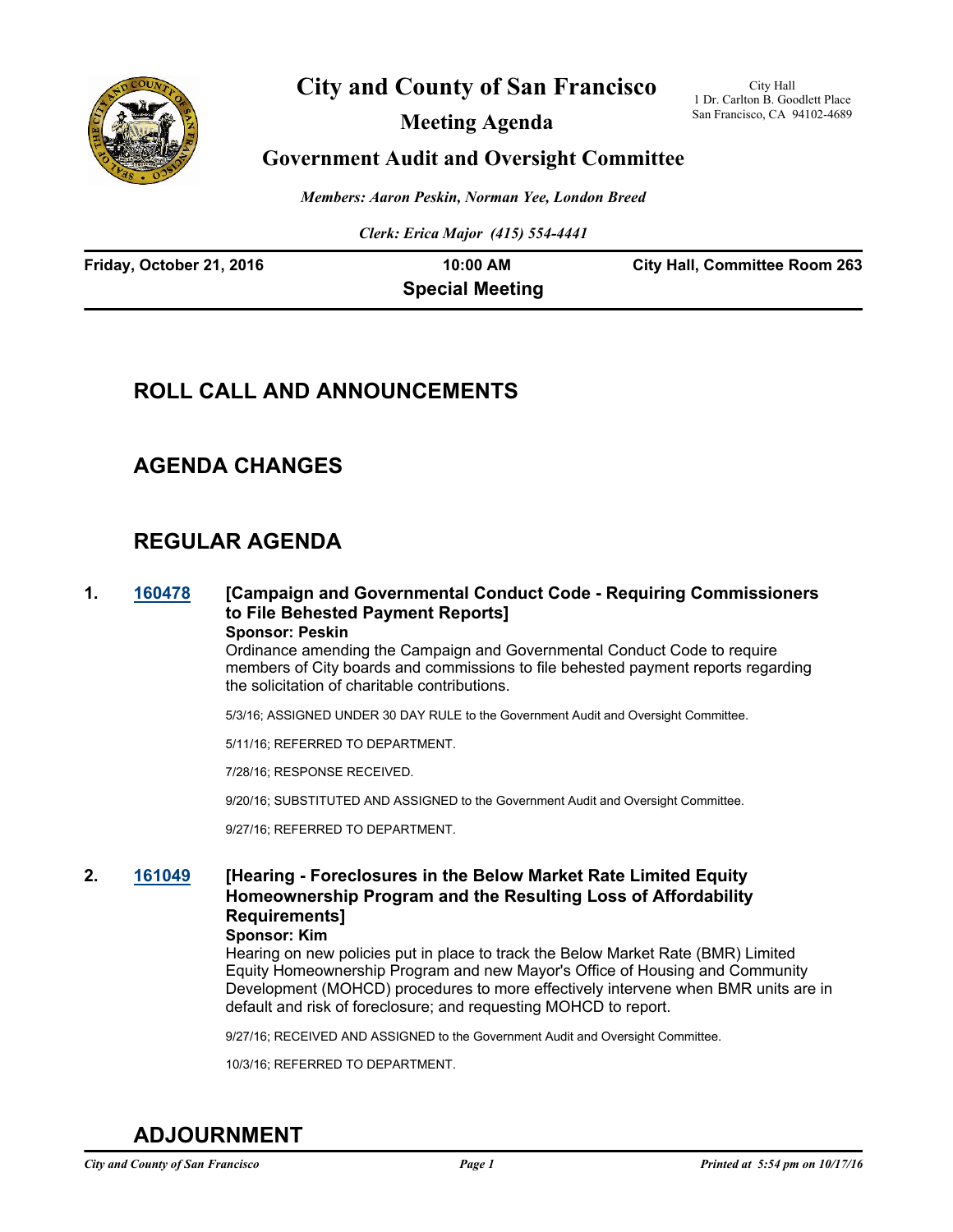#### **Agenda Item Information**

Each item on the Consent or Regular agenda may include the following documents:

1) Legislation

- 2) Budget and Legislative Analyst report
- 3) Department or Agency cover letter and/or report
- 4) Public correspondence

These items will be available for review at City Hall, 1 Dr. Carlton B. Goodlett Place, Room 244, Reception Desk.

#### **Meeting Procedures**

The Board of Supervisors is the legislative body of the City and County of San Francisco. The Board has several standing committees where ordinances and resolutions are the subject of hearings at which members of the public are urged to testify. The full Board does not hold a second public hearing on measures which have been heard in committee.

Board procedures do not permit: 1) persons in the audience to vocally express support or opposition to statements by Supervisors or by other persons testifying; 2) ringing and use of cell phones, pagers, and similar sound-producing electronic devices; 3) bringing in or displaying signs in the meeting room; and 4) standing in the meeting room.

Each member of the public will be allotted the same maximum number of minutes to speak as set by the President or Chair at the beginning of each item or public comment, excluding City representatives, except that public speakers using interpretation assistance will be allowed to testify for twice the amount of the public testimony time limit. If simultaneous interpretation services are used, speakers will be governed by the public testimony time limit applied to speakers not requesting interpretation assistance. Members of the public who want a document placed on the overhead for display should clearly state such and subsequently remove the document when they want the screen to return to live coverage of the meeting.

IMPORTANT INFORMATION: The public is encouraged to testify at Committee meetings. Persons unable to attend the meeting may submit to the City, by the time the proceedings begin, written comments regarding the agenda items. These comments will be made a part of the official public record and shall be brought to the attention of the Board of Supervisors. Written communications should be submitted to the Clerk of the Board or Clerk of a Committee: 1 Dr. Carlton B. Goodlett Place, Room 244, San Francisco, CA 94102. Communications which are not received prior to the hearing may be delivered to the Clerk of the Board or Clerk of the Committee at the hearing and you are encouraged to bring enough copies for distribution to all of its members.

LAPTOP COMPUTER FOR PRESENTATIONS: Contact City Hall Media Services at (415) 554-7490 to coordinate the use of the laptop computer for presentations. Presenters should arrive 30 minutes prior to the meeting to test their presentations on the computer.

AGENDA PACKET: Available for review in the Office of the Clerk of the Board, City Hall, 1 Dr.Carlton B Goodlett Place, Room 244, or on the internet at http://www.sfbos.org/meetings. Meetings are cablecast on SFGovTV, the Government Channel 26. For DVD copies and scheduling call (415) 554-4188.

LANGUAGE INTERPRETERS: Requests must be received at least 48 hours in advance of the meeting to help ensure availability. Contact Peggy Nevin at (415) 554-5184. AVISO EN ESPAÑOL: La solicitud para un traductor debe recibirse antes de mediodía de el viernes anterior a la reunion. Llame a Derek Evans (415) 554-7702. Paunawa: Ang mga kahilingan ay kailangang matanggap sa loob ng 48 oras bago mag miting upang matiyak na matutugunan ang mga hiling. Mangyaring tumawag ka sa (415) 554-5184.